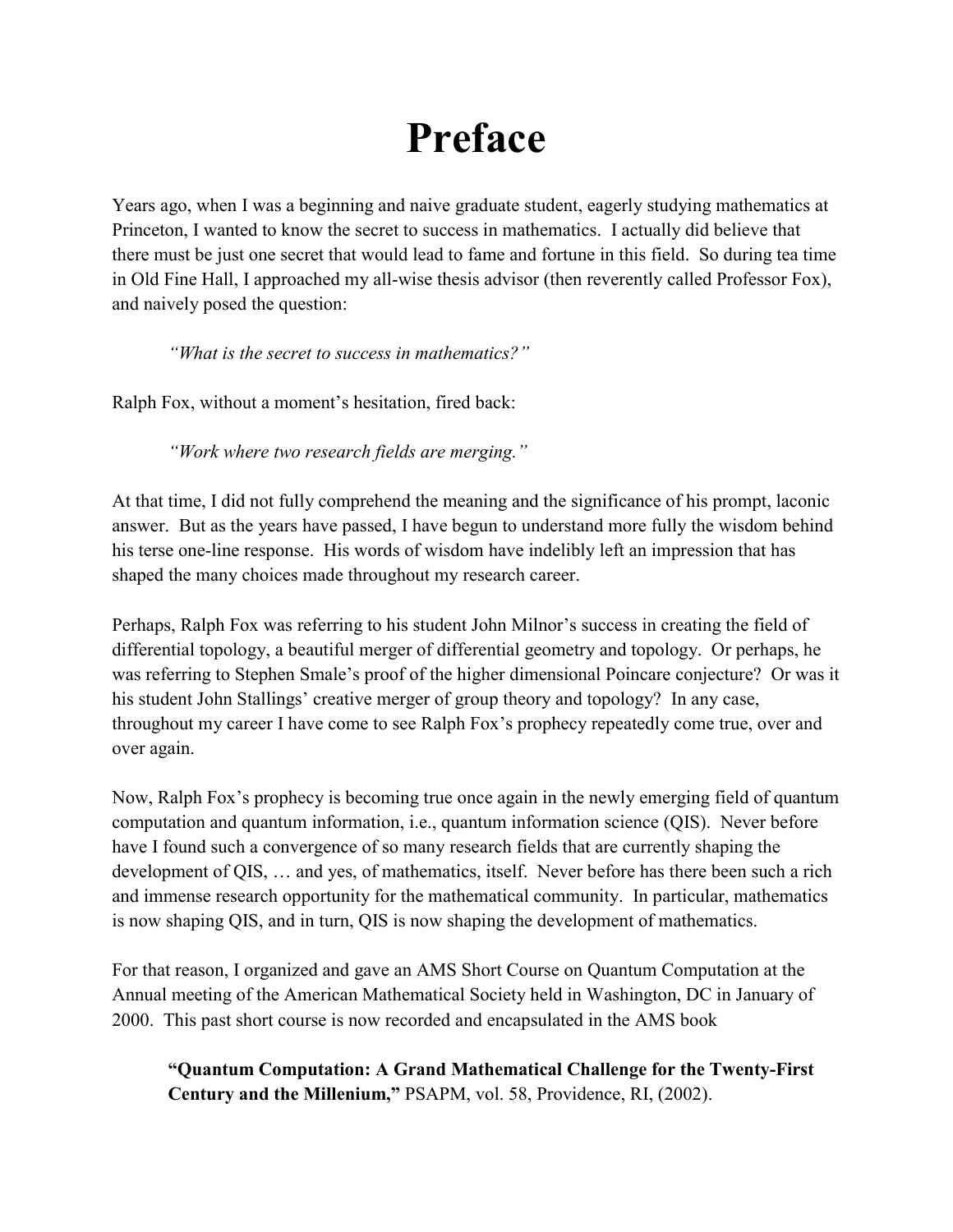For the same reason, I also organized at the same AMS meeting an AMS Special Session on Quantum Computation and Information which has been recorded in a second AMS book

## **"Quantum Computation and Information,"** AMS, CONM, vol. 305, (2002).

Nine years later, much has changed. But one thing still remains unchanged. The mathematical opportunities are still there, more than ever before. For that reason, I once again organized and gave an AMS Short Course on QIS at the Annual Meeting of the American Mathematical Society held in Washington, DC in January of 2009. This AMS Short Course is now recorded in this AMS PSAPM volume.

Unlike the previous volume, which emphasized quantum algorithms, this new volume instead emphasizes quantum information and its contributions to many new resulting developments in mathematical research. For the reader with little, if any, background in or knowledge of quantum mechanics, we have provided in the appendix of this book a reprint of the paper by Samuel Lomonaco, entitled **"A Rosetta Stone for Quantum Mechanics with an Introduction to Quantum Computation,"** originally published in the 2000 AMS Short Course volume.

Much like the 2009 AMS Short Course, this volume is naturally divided into two parts.

In Part 1, two papers provide an overview of some of the latest developments in the theory of quantum information. The first paper by Patrick Hayden entitled, **"Concentration of Measure Effects in Quantum Computation,"** gives a survey of quantum information theory, i.e., a survey of the generalization and application of classical information theory to quantum communication and computation. The result is a rich theory of surprising simplicity. The quantum mechanical formalisms of density operators, partial traces, and super-operators are introduced, and then used to discuss the quantum communication channels. The paper ends with a discussion of how entanglement concentration of measure naturally occurs in higher dimensional subspaces.

The second paper by Daniel Gottesman, entitled **"Quantum Error Correction and Fault Tolerance,"** gives an introduction to QIS's first line of defense against the ravages of quantum decoherence, i.e., quantum error correcting codes and fault tolerance. The paper begins with a discussion of error models, moves on to quantum error correction and the stabilizer formalism, then to fault tolerant circuits and thresholds, and ends with a quantum error correction sonnet.

Part 2 consists of four papers illustrating how quantum information can be used as a vehicle for creating new mathematics as well as new developments in QIS. The first paper by Howard E. Brandt entitled, **"Riemannian Geometry of Quantum Computation,"** is an introduction to recent developments in the application of differential geometry to quantum algorithm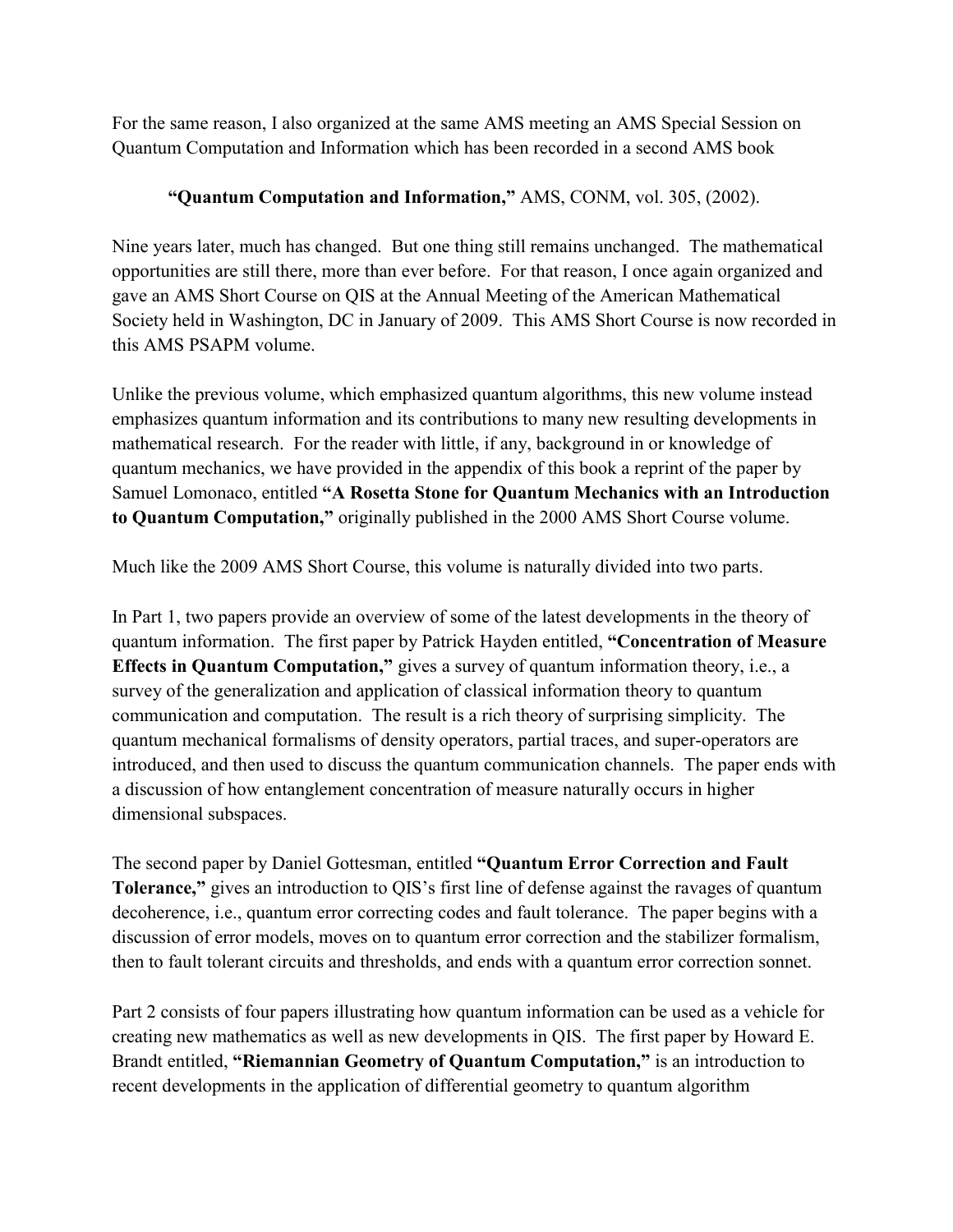implementation. In particular, it shows how Riemannian Geometry can be used to efficiently factor (i.e., compile) a global unitary transformation (i.e., quantum computer program fragment) into a product of local unitary transformations (i.e., into a sequence of quantum computer assembly language instructions.)

The second paper by Louis H. Kauffman and Samuel J. Lomonaco, Jr. entitled, **"Topology and Quantum Computing,"** gives a survey of a number of connections between quantum topology and quantum computation. The paper begins with a question about the possibility of a connection between topological and quantum entanglement. It then discusses the unitary solutions of the Yang-Baxter equation as universal quantum gates and as representations of the braid group. The bracket polynomial is presented in the context of Temperley-Lieb recoupling and topological computation. An analysis of the Fibonacci model is given. Finally, quantum algorithms for the colored Jones polynomial and the Witten-Reshetikhin-Turaev invariant are discussed.

The remaining two papers by Samuel J. Lomonaco and Louis H. Kauffman entitled respectively, **"Quantum Knots and Mosaics"** and **"Quantum Knots and Lattices: A Blueprint for Quantum Systems that Do Rope Tricks"** together illustrate how mathematics and quantum physics can be seamlessly interwoven into one fabric to create new research directions in both of these two fields. The first paper is based on the Reidemeister knot moves, the second on a new set of knot moves called wiggle, wag, and tug. The objective of each of these papers is to construct a blueprint for a physically implementable quantum system that simulates (and hence contains) tame knot theory. Each accomplishes this in three steps. In step one, tame knot theory is found to be equivalent to a formal writing system, i.e., a formal computer programming language. In step two, the formal rewriting system is then found to be equivalent to a group representation. Finally, in step three, the group representation is used to define a quantum knot system  $({\mathcal{K}}, \Lambda)$ , consisting of a Hilbert space  ${\mathcal{K}}$  of quantum knots together with a unitary group

 $\Lambda$  of quantum knot moves. Knot invariants now become quantum observables, physically measurable in a laboratory setting. The dynamic behavior of knots can now be expressed in terms of Hamiltonians. Most surprisingly, the knot moves can be transformed into infinitesimal moves which can be used to create knot variational derivatives. An immediate consequence is that now knot invariants can be defined as those knot functionals with vanishing knot variational derivatives.

It is hoped that this book will encourage mathematicians to take advantage of the many research opportunities in quantum information science.